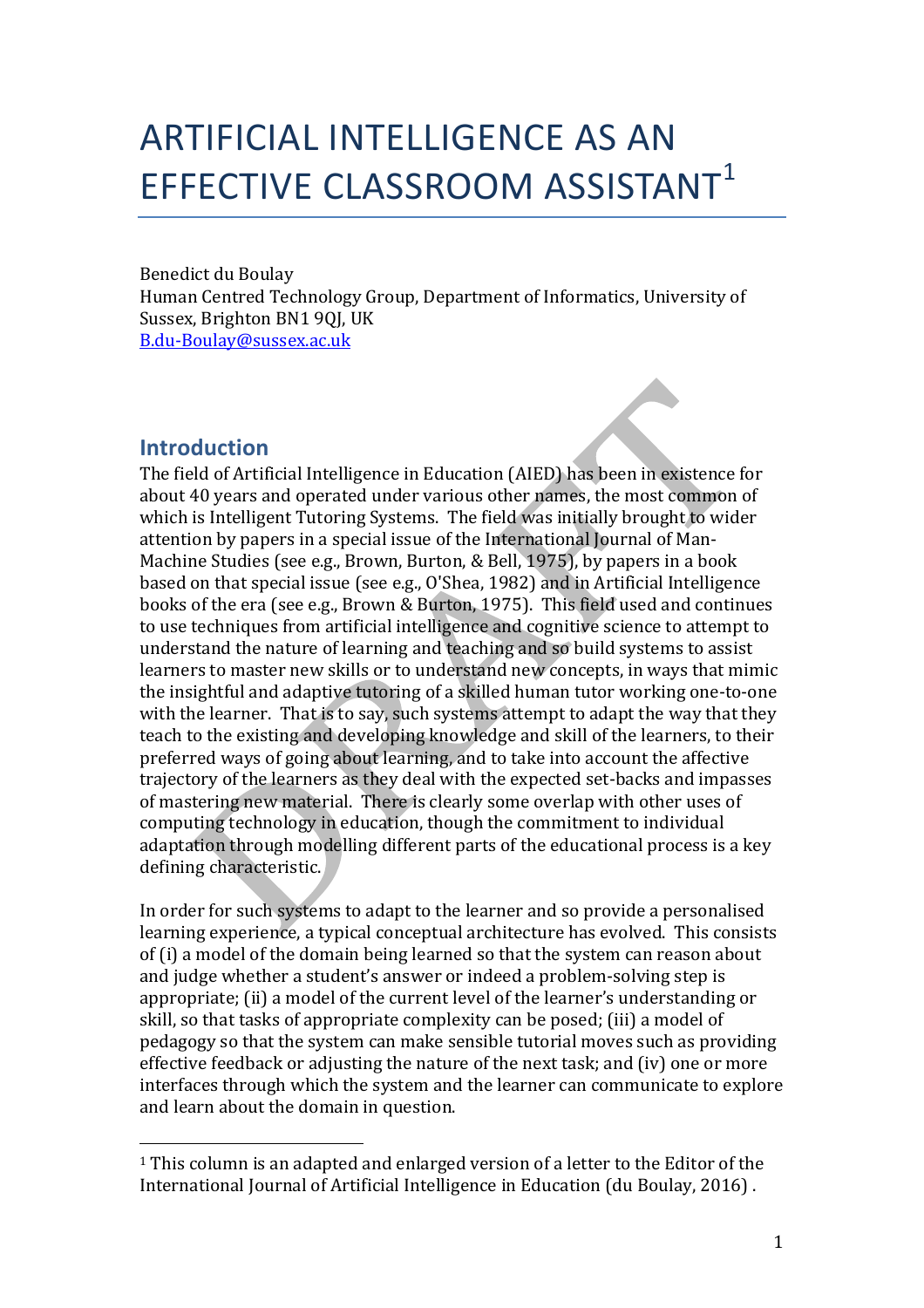Over the years many systems using a variety of pedagogical techniques and topics have been built and evaluated. To give a sense of the wide scope of the work, four systems are mentioned. These have been chosen for their diversity and range from classic teaching in a formal subject and a procedural skill, through learning by creating externalised forms of knowledge for a highly conceptual learning task to rich, natural user interaction via speech for a learning complex culture-laden skills.

The four examples of AIED systems are: (i) a system to help learners understand basic algebra by being set problems and provided with step by step feedback and guidance on their solution (Koedinger, Anderson, Hadley, & Mark, 1997); (ii) a system to help learners gain a conceptual understanding of river ecosystems by building a concept map of that domain, as if for another learner, and having that simulated other learner take tests on the adequacy of the concept map so far built (Leelawong & Biswas, 2008); (iii) a system to help military personnel both learn and speak Arabic as well as understand the social and cultural norms needed to interact with people in the country within which they are operating (Johnson, 2010).

The fourth example system illustrates the increasing importance of the interface in AIED systems and their use in informal, such as museums, as well as formal learning environments. The screenshot in Figure 1 shows Coach Mike, a pedagogical agent designed to help children visiting a museum to learn about robotics. This kind of application extends the role of classroom teaching: "it means that such systems need to go beyond simply focusing on knowledge outcomes. They must take seriously goals such as convincing a visitor to engage, promoting curiosity and interest, and ensuring that a visitor has a positive learning experience. In other words, pedagogical agents for informal learning need to not only act as coach (or teacher), but also as *advocate* (or salesperson)" (Lane et al., 2013, p. 310).



**Figure 1 Coach Mike in three different poses, taken from (Lane et al., 2013)** 

Coach Mike was designed to emulate some of the work of the human museum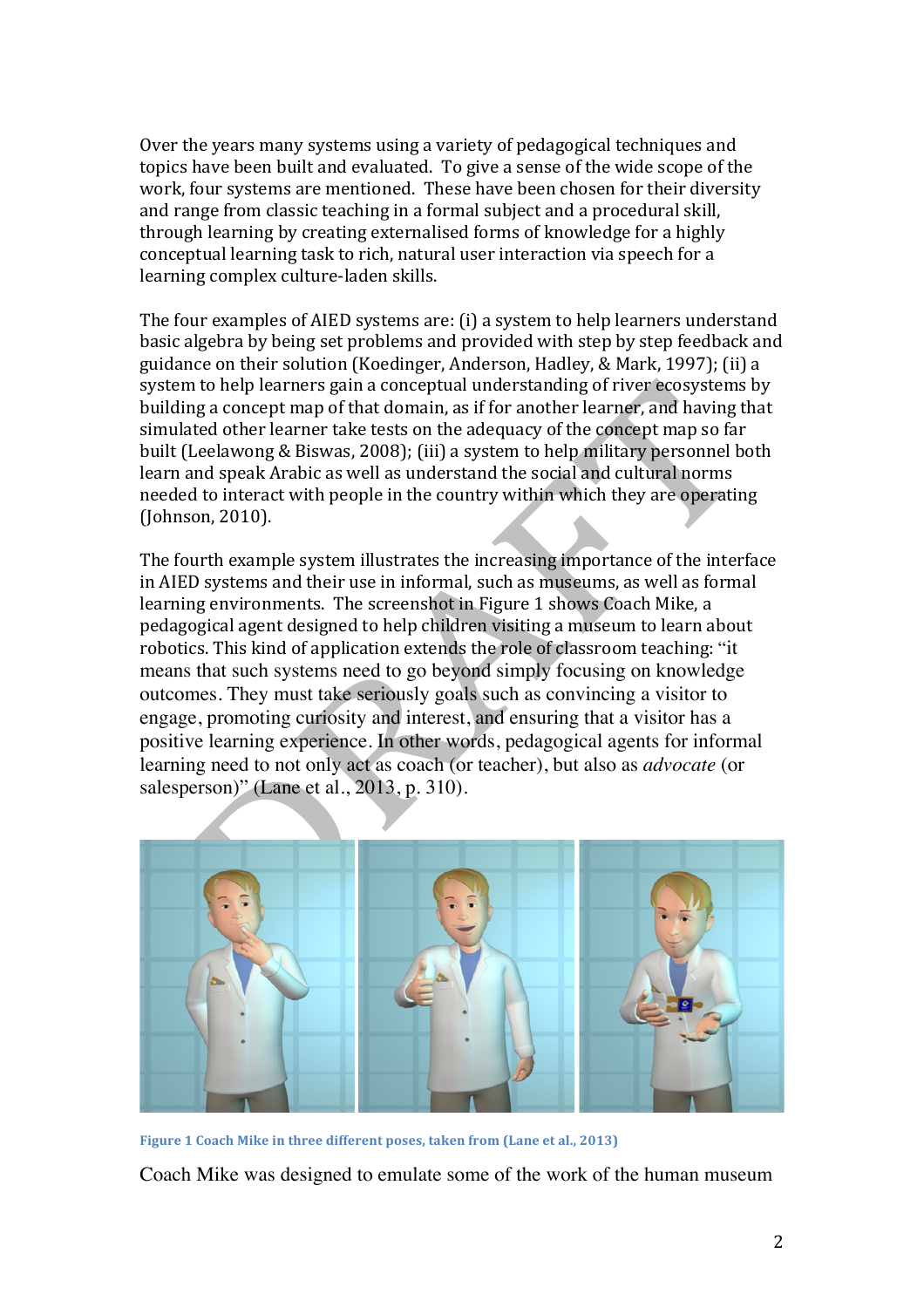curators, including helping to orientate visitors, encouraging them to explore and providing problem-solving challenges and support.

A number of papers recently have argued the case for the benefit of artificial intelligence systems in education (see e.g., Luckin, Holmes, Griffiths, & Forcier, 2016; Woolf, Lane, Chaudhri, & Kolodner, 2014), while others have been more sceptical (see e.g., Enyedy, 2014). This column looks at the evidence derived from meta-reviews and meta-analyses conduced over the last 5 years. Its main focus is on the comparative effectiveness of AIED systems *vs* human tutoring. We note in passing the a meta-review of the use of pedagogical agents (not necessarily in AIED systems) "produced a small but significant effect on learning" (Schroeder, Adesope, & Gilbert, 2013).

This column is absolutely not intended as support for an argument about getting rid of human teachers, but is intended as support for blended learning where some of the human teacher's work can be off-loaded to AIED systems, as if to a classroom assistant.

## **Meta-analysis and Meta-reviews**

Since 2011 a number of meta-reviews and meta-analyses have attempted to determine the degree to which a whole host of systems such as those mentioned above have been educationally effective. Typically this has meant comparing them in terms of learning gains with other instructional methods, such whole class teaching by a human teacher or use of a text-book without a teacher.

### **Van Lehn's meta-analysis**

Under the title "The Relative Effectiveness of Human Tutoring, Intelligent Tutoring Systems, and Other Tutoring Systems", VanLehn (2011) analysed papers comparing five types of tutoring. These were: no tutoring (e.g. learning with just a textbook), answer-based tutoring, step-based tutoring, substep-based tutoring and human tutoring.

The difference between Answer-based, step-based and substep-based is in terms of the granularity of the interaction between tutor and student, see Sidebox 1. Answer-based systems are capable of providing hints and feedback only at the level of the overall answer. Step-based systems are capable of providing hints, scaffolding and feedback on every step that the student makes in the problemsolving. By contrast substep-based systems work at a finer level of granularity still and "can give scaffolding and feedback at a level of detail that is even finer than the steps students would normally enter when solving a problem" (VanLehn, 2011, page 203). Artificial Intelligence techniques are required to underpin both step-based and substep-based tutors, while answer-based systems would typically otherwise fall under the heading of computer-based or computer-assisted instruction.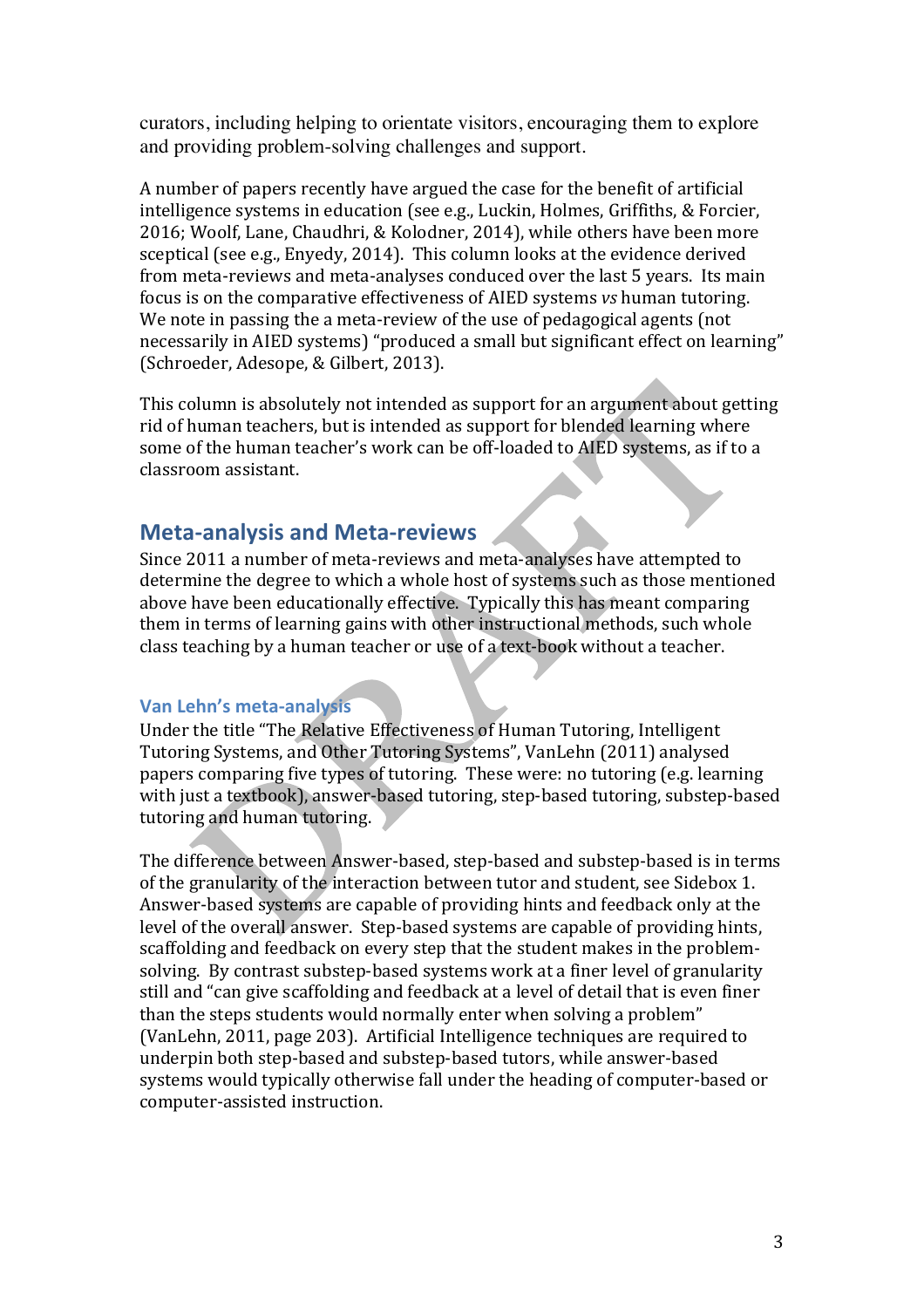Sidebox 1.

For example, imagine that the problem is to solve the equation

 $2(14 - x) = 23 + 3x$ 

An answer-based system would expect the student to do all the working offline and then provide the answer  $x = 1$ . If asked for a hint prior to the answer being provided, the tutor can suggest broad ways of going about the problem, such as collect all the terms in x on one side of the equation, but has no way of knowing that this advice is being followed. If the answer provided is wrong e.g.  $x = 1.25$ , the tutor may be able hypothesise that perhaps the student multiplied out the bracket incorrectly, but if the answer provided is  $x = 14$ , it probably will not be able to offer much in the way of specific help.

In a step-based system, the student might be invited to multiply out the bracket expression as a first step and so types in  $28 - 2x$  as the answer to that step. If a hint is requested or a wrong answer given to this step, then help can be given about the working of that step. Once the step is completed correctly, the tutor would invite an answer to the next step, e.g. reordering terms in the equation, and then on through further steps to the final answer.

In a substep-based system there might be a remedial dialogue at a finer level than an individual step, for instance about what expressions such as  $2x$  or  $3x$ mean, if that seems warranted by the request for a hint or by a wrong step answer.

Given the above levels of granularity, VanLehn derived 10 pairwise comparisons of effect sizes, see Table 1. In this table the rightmost column shows the proportion of the results for that row where the individual study comparison was statistically reliable at the level  $p < 0.05$ .

|   | Comparison                               | No of   | <b>Mean Effect</b> | <b>%reliable</b> |
|---|------------------------------------------|---------|--------------------|------------------|
|   |                                          | studies | <b>Size</b>        |                  |
| 1 | Answer-based vs no tutoring <sup>1</sup> | 165     | 0.31               | 40%              |
| 2 | Step-based vs no tutoring                | 28      | 0.76               | 68%              |
| 3 | Substep-based vs no tutoring             | 26      | 0.40               | 54%              |
| 4 | Human vs no tutoring                     | 10      | 0.79               | 80%              |
| 5 | Step-based vs answer based               | 2       | 0.40               | 50%              |
| 6 | Substep-based vs answer-                 | 6       | 0.32               | 33%              |
|   | based                                    |         |                    |                  |
| 7 | Human vs answer based                    |         | $-0.04$            | 0%               |

Table 1. Effect sizes adapted from (VanLehn, 2011). Row<sup>1</sup> was taken by VanLehn from a separate study (C.-L. C. Kulik & Kulik, 1991).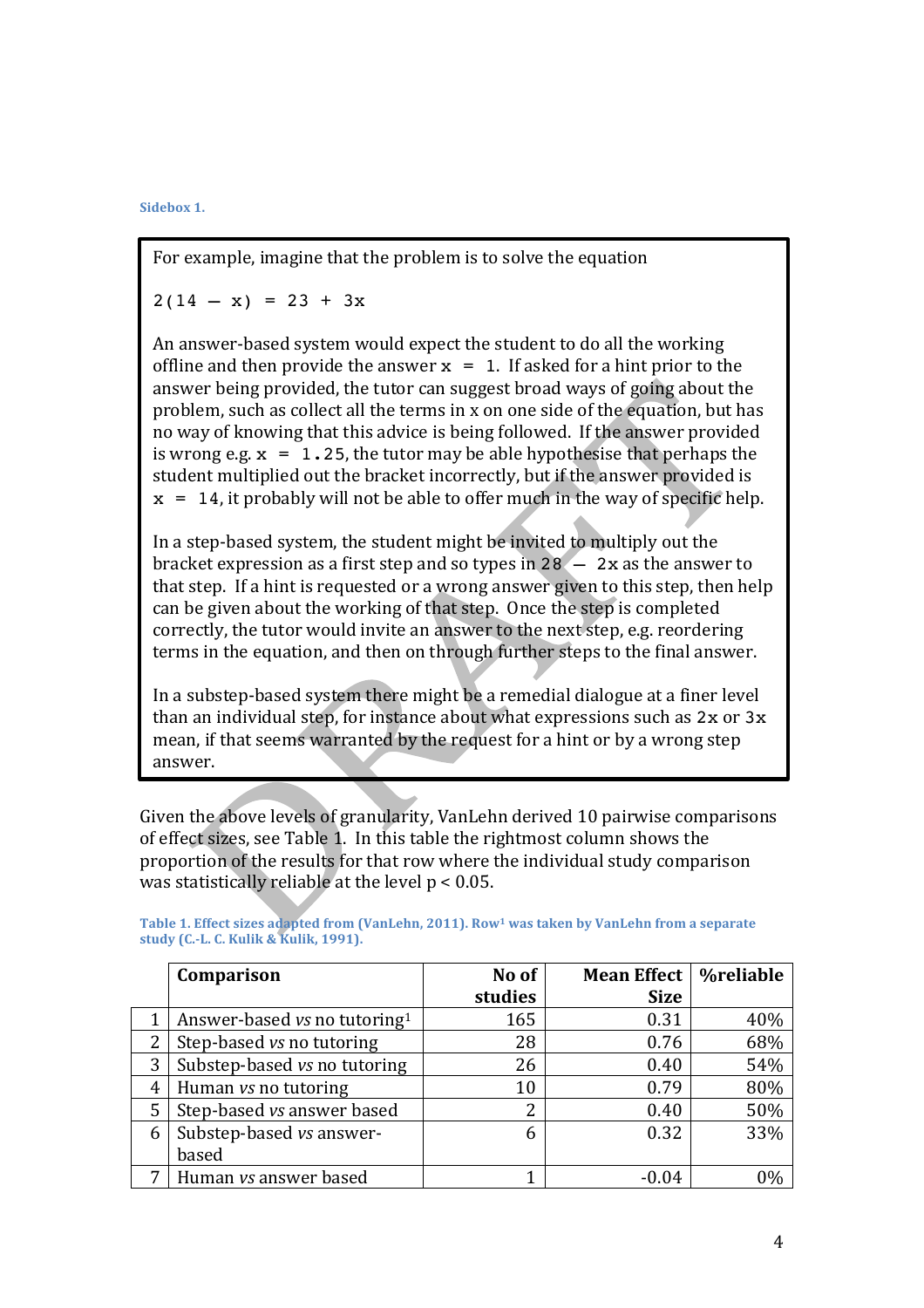| Substep based vs step based   | 9.16 | $0\%$ |
|-------------------------------|------|-------|
| J Human vs step based         |      | 30%   |
| Human <i>vs</i> substep based |      | $0\%$ |

For the purposes of this review, the comparison of most interest is row 9, that between one-to-one human tutoring and step-based tutors (effect size  $= 0.21$ ). By collating all the results in Table 1, VanLehn found that step-based tutors were, within the limitations of his review, "just as effective as adult, one-to-one tutoring for increasing learning gains in STEM topics" (VanLehn, 2011, page 214). He also found that while increasing the granularity of instruction from answer-based to step-based yielded significant gains, going to the finer level of substep-based tutoring did not add further value. Note that this latter finding was based on a small number of studies only.

#### **Four Meta-reviews**

Since VanLehn's meta-analysis, four meta-reviews have been published, as well as a large-scale study of a specific tutor, see Table 2. In this table the No. of Studies column shows the number of instances for the given comparison in that row, not the total number of studies in the overall meta-review.

Table 2. Six meta-reviews and a large scale study.

\*The standard error in row 1 is based on all 10 studies, not just the 30% that produced reliable results, see Table 1.

|                | Meta-review               | Comparison            | No. of<br><b>Comparisons</b> | Mean<br><b>Effect</b> | <b>Standard</b><br><b>Error</b> |
|----------------|---------------------------|-----------------------|------------------------------|-----------------------|---------------------------------|
|                |                           |                       |                              | <b>Size</b>           |                                 |
| $\mathbf{1}$   | VanLehn                   | Step based vs one-    | 10                           | $-0.21$               | $0.19**$                        |
|                | (2011)                    | to-one human          |                              |                       |                                 |
|                |                           | tutoring              |                              |                       |                                 |
| $\overline{2}$ |                           | Step based vs one-    | 5                            | $-0.11$               | 0.10                            |
|                |                           | to-one human          |                              |                       |                                 |
|                | Ma et al.                 | tutoring              |                              |                       |                                 |
| 3              | (2014)                    | Step based vs "large" | 66                           | 0.44                  | 0.05                            |
|                |                           | group human           |                              |                       |                                 |
|                |                           | instruction"          |                              |                       |                                 |
| 4              | Nesbit et al.             | Step based vs         | 11                           | 0.67                  | 0.09                            |
|                | (2014)                    | "teacher led group    |                              |                       |                                 |
|                |                           | instruction"          |                              |                       |                                 |
| 5              | Kulik et al.              | (Step based and       | 63                           | 0.65                  | $0.07$ <sup>\$</sup>            |
|                | (2016)                    | Substep based) vs     |                              |                       |                                 |
|                |                           | "conventional         |                              |                       |                                 |
|                |                           | classes"              |                              |                       |                                 |
| 6              |                           | Step based vs one-    | 3                            | $-0.25$               | 0.24                            |
|                | Steenbergen-<br>Hu et al. | to-one human          |                              |                       |                                 |
|                |                           | tutoring              |                              |                       |                                 |
| 7              | (2014)                    | Step based vs         | 16                           | 0.37                  | 0.07                            |

**\$Standard errors computed by the author of this paper.**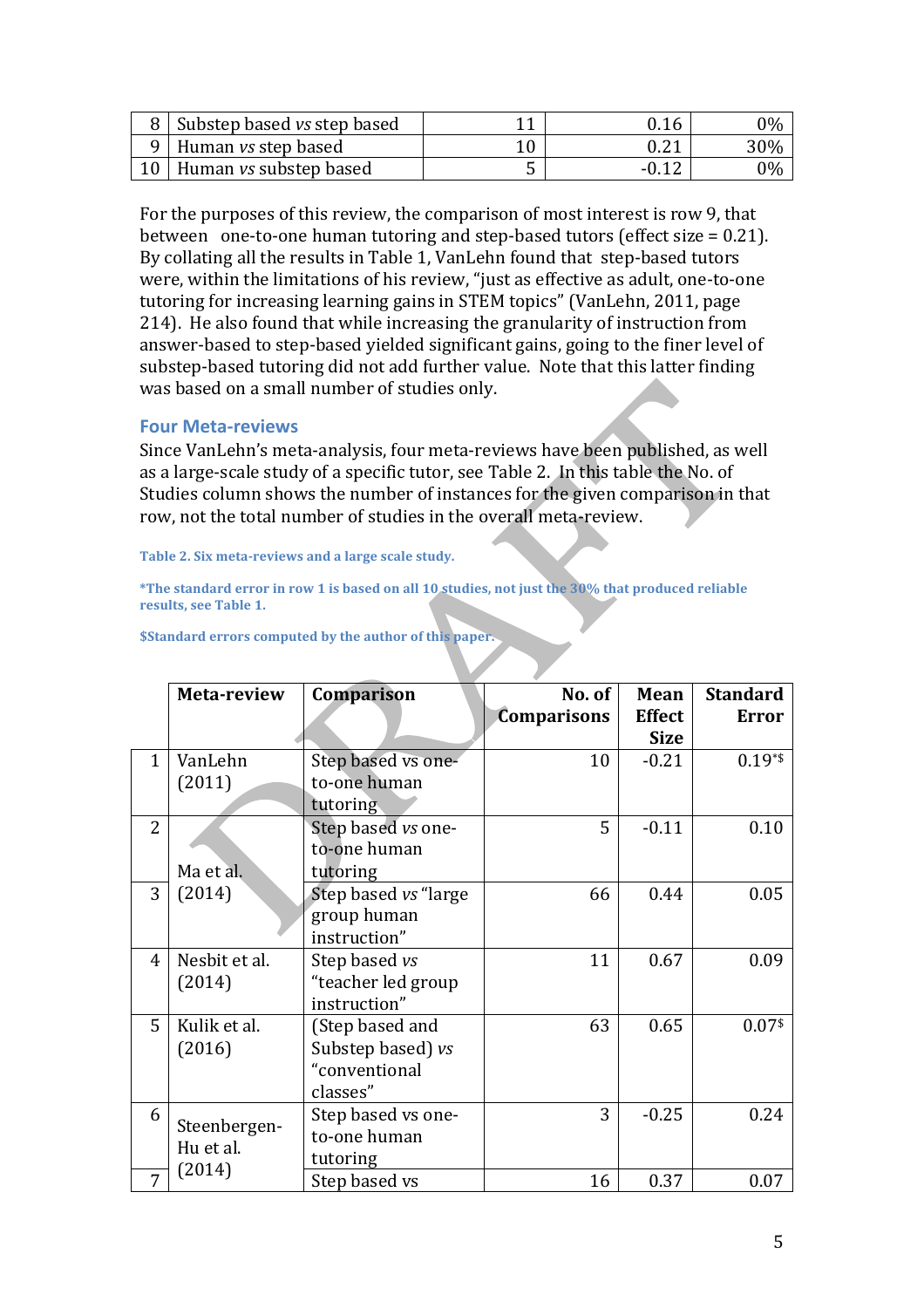|    |              | "traditional            |             |         |      |
|----|--------------|-------------------------|-------------|---------|------|
|    |              | classroom               |             |         |      |
|    |              | instruction"            |             |         |      |
| 8  | Steenbergen- | (Step based and         | 26          | 0.09    | 0.01 |
|    | Hu et al.    | answer based) vs        |             |         |      |
|    | (2013)       | "traditional            |             |         |      |
|    |              | classroom               |             |         |      |
|    |              | instruction"            |             |         |      |
| 9  | Pane et al.  | <b>Blended learning</b> | 147 schools | $-0.1$  | 0.10 |
|    | (2014)       | including a step-       |             | 0.21    | 0.10 |
|    |              | based system vs         |             | 0.01    | 0.11 |
|    |              | traditional             |             | 0.19    | 0.14 |
|    |              | classroom               |             |         |      |
|    |              | instruction             |             |         |      |
|    |              |                         |             |         |      |
| 10 | Weighted     | AIED system vs one-to-  | 18          | $-0.19$ |      |
|    | mean         | one human tutoring      |             |         |      |
| 11 | Weighted     | AIED system vs          | 182         | 0.47    |      |
|    | mean         | conventional classes    |             |         |      |

In a meta-review of 107 studies, Ma, Adesope, Nesbit, and Liu (2014) found similar results to VanLehn for step-based ITSs both when compared to no tutoring condition (i.e. just a textbook; mean effect-size  $= 0.36$ ) and, more positively than VanLehn, when compared to large group human teacher ledinstruction (mean effect size =  $0.44$ ), but no differences when compared to small group human tutoring or one-to-one tutoring.

The same authors analysed 22 systems for teaching programming and also found a "a significant advantage of ITS over teacher-led classroom instruction and non-ITS computer-based instruction" (Nesbit, Adesope, Liu, & Ma, 2014). A larger version of a similar study involving 280 studies is currently in progress (Nesbit, Liu, Liu, & Adesope, 2015).

In a meta-review of 50 studies involving 63 comparisons, J. A. Kulik and Fletcher (2016) found similar sized improvements (mean effect size =  $0.65$ ) but distinguished between studies that used standardised tests from those where the tests were more specifically tuned to the system providing tuition, with smaller effect sizes when standardised tests were employed. Overall they concluded that "This meta-analysis shows that ITSs can be very effective instructional tools  $\dots$  Developers of ITSs long ago set out to improve on the success of CAI tutoring and to match the success of human tutoring. Our results suggest that ITS developers have already met both of these goals" (J. A. Kulik  $&$ Fletcher, 2016, page 67). They also found better results for substep based systems than VanLehn, which they ascribed to differing comparison methodologies.

Much smaller effect sizes were found by Steenbergen-Hu and Cooper (2013) in their meta-analysis of pupils using ITSs in school settings. J. A. Kulik and Fletcher  $(2016)$  put this down to the weaker study inclusion criteria (e.g. the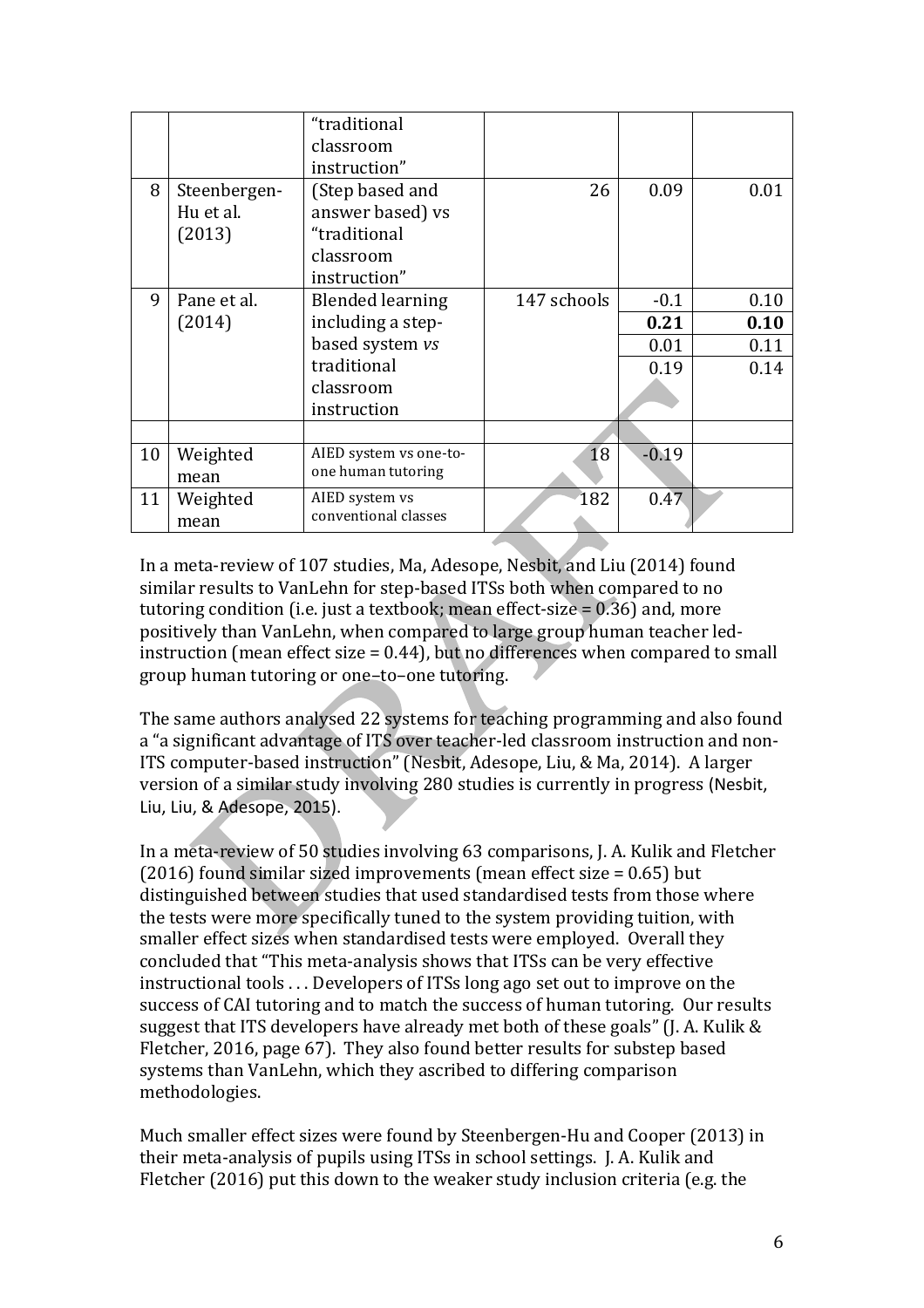inclusion of answer based systems as if they were step based systems) used by Steenbergen-Hu and Cooper who also noted that lower-achievers seemed to do worse with ITSs than did the broad spectrum of school pupils, though this result is again disputed by Kulik and Fletcher. However, in a parallel study of university students, Steenbergen-Hu and Cooper (2014) found more positive effect sizes (in the range  $0.32 - 0.37$ ) for ITSs as compared to conventional instruction. They conclude that "ITS have demonstrated their ability to outperform many instructional methods or learning activities in facilitating college level students' learning of a wide range of subjects, although they are not as effective as human tutors. ITS appear to have a more pronounced effect on college-level learners than on K-12 students" (Steenbergen-Hu & Cooper, 2014, page 344).

Rows 10 and 11 summarise the results of the meta-reviews, excluding the evaluation of the Cognitive Algebra Tutor, and show a weighted mean effect size of 0.47 for AIED systems *vs* conventional classroom teaching. We use the term AIED system to cover all the systems, step-based, substep-based and answerbased looked at in the meta-reviews. The comparison with one-to-one human tutoring shows that AIED system do slightly worse with a mean effect size of -0.19. In both cases the means are weighted in terms of the number of comparisons in the meta-review, not in terms of the original N values in the studies themselves.

#### **The Cognitive Tutors**

The Cognitive Tutor family of tutors "are found in about 3000 schools and over a half million students use the courses each year" (Koedinger & Aleven, 2016) and represent the most successful transition, in terms of numbers of students, of Artificial Intelligence in Education work from the laboratory to the classroom. They provide scaffolded help with step-by-step problem-solving in a variety of domains, mostly mathematical, and are designed to be used in a blended learning manner, thus freeing up the teacher to work with other children while some work with the tutors. Care is taken to ensure that teachers are trained to make the best of the arrival of these systems into their classrooms in terms of how to manage all the pupils in the classroom before, during and after the use of the tutors (Koedinger et al., 1997). Individual evaluations of various Cognitive Tutors are included in the reviews already described.

A large-scale study in the USA of the Cognitive Tutor for Algebra, (Pane, Griffin, McCaffrey, & Karam, 2014) undertook a between-schools project involving 73 high Schools and 74 middle Schools across 7 states. The schools were matched in pairs and half received the Cognitive Algebra Tutor and adjusted their teaching to include it as they saw fit, while the others carried on as before in terms of their normal method of teaching algebra. The study ran over two years and found no significant differences on post-test scores in the first year of the study but a small but significant effect size of 0.21 in the high schools in favour of the schools which used the Cognitive Tutor in the second vear of the study (see data in bold, in row 9 of Table 2).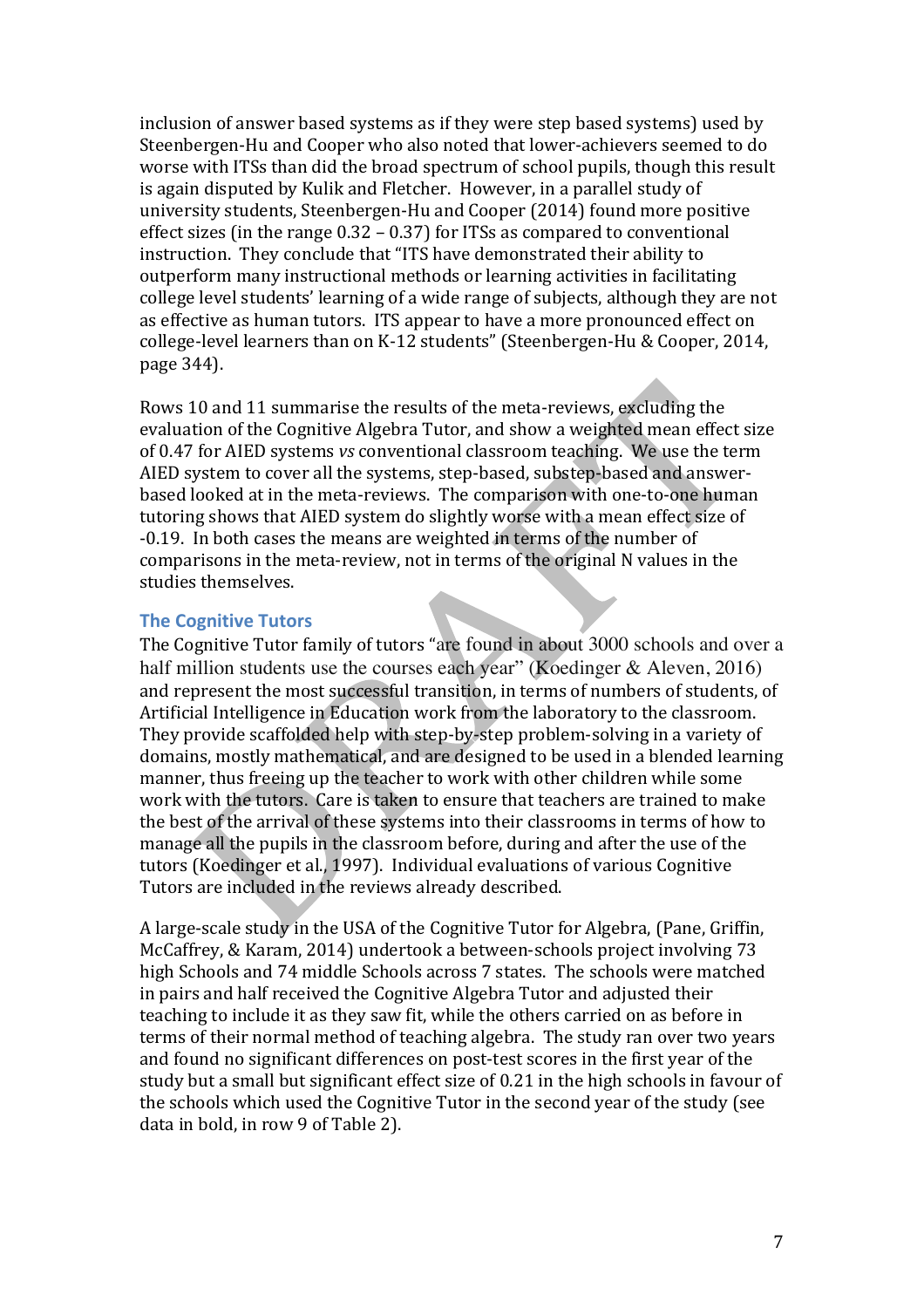Note that how the Cognitive Tutor was actually used in the classrooms was not controlled, though post-hoc analyses showed that teachers did not generally use the Tutor exactly as recommended by its developers.

## **Conclusions**

The overall conclusion of these meta-reviews and analyses is that AIED systems perform better than CAI systems and also better than human teachers working in large classes. They perform slightly worse than one-to-one human tutors. Note that most of the systems were teaching mathematics or STEM subjects, as these are the kinds of subjects for which it is easier to build the domain and student models mentioned in the Introduction. It should be noted that there was a degree of overlap between these meta-reviews and analyses in terms of the collections of individual evaluations from which they have drawn their conclusions. 

The specific study of the Cognitive Tutor for Algebra evaluated its use as a blended addition to the normal algebra teaching in the schools where it was tried rather than as a total replacement for the teachers, and found good results in high schools, as opposed to middle schools, and in the second year of the evaluation, as opposed to the first year. For a whole variety of reasons, the way forward for AIED systems in the classroom must be the blended model, classroom assistants if you like, so as to provide detailed one-to-one tutoring for some of the students while the human teacher attends to others as well as having overall responsibility for all the students' progress.

Of course good post-test results are not the only criteria for judging whether an educational technology will be, or indeed should be, adopted (Enyedy, 2014). However the overall message of these evaluations is that blending AIED technology with other forms of teaching is beneficial, particularly for older pupils and college level students studying STEM subjects.

# **References**

- Brown, J. S., & Burton, R. R. (1975). Multiple Representations of Knowledge for Tutorial Reasoning. In D. G. Bobrow & A. Collins (Eds.), *Representation* and Understanding (pp. 311--349). New York: Academic Press.
- Brown, J. S., Burton, R. R., & Bell, A. G. (1975). SOPHIE. A step towards a reactive learning environment. *International Journal of Man Machine Studies, 7*, 675--696.
- du Boulay, B. (2016). Recent Meta-reviews and Meta Analyses of AIED systems. *International Journal of Artificial Intelligence in Education, 26(1), 536-537.* doi: http://dx.doi.org/10.1007/s40593-015-0060-1
- Enyedy, N. (2014). Personalized Instruction: New Interest, Old Rhetoric, Limited Results, and the Need for a New Direction for Computer-Mediated Learning. (pp. 1-22). Boulder, Colorado: National Education Policy Center.
- Johnson, W. L. (2010). Serious Use of a Serious Game for Language Learning. *International Journal of Artificial Intelligence in Education, 20(2), 175-195.*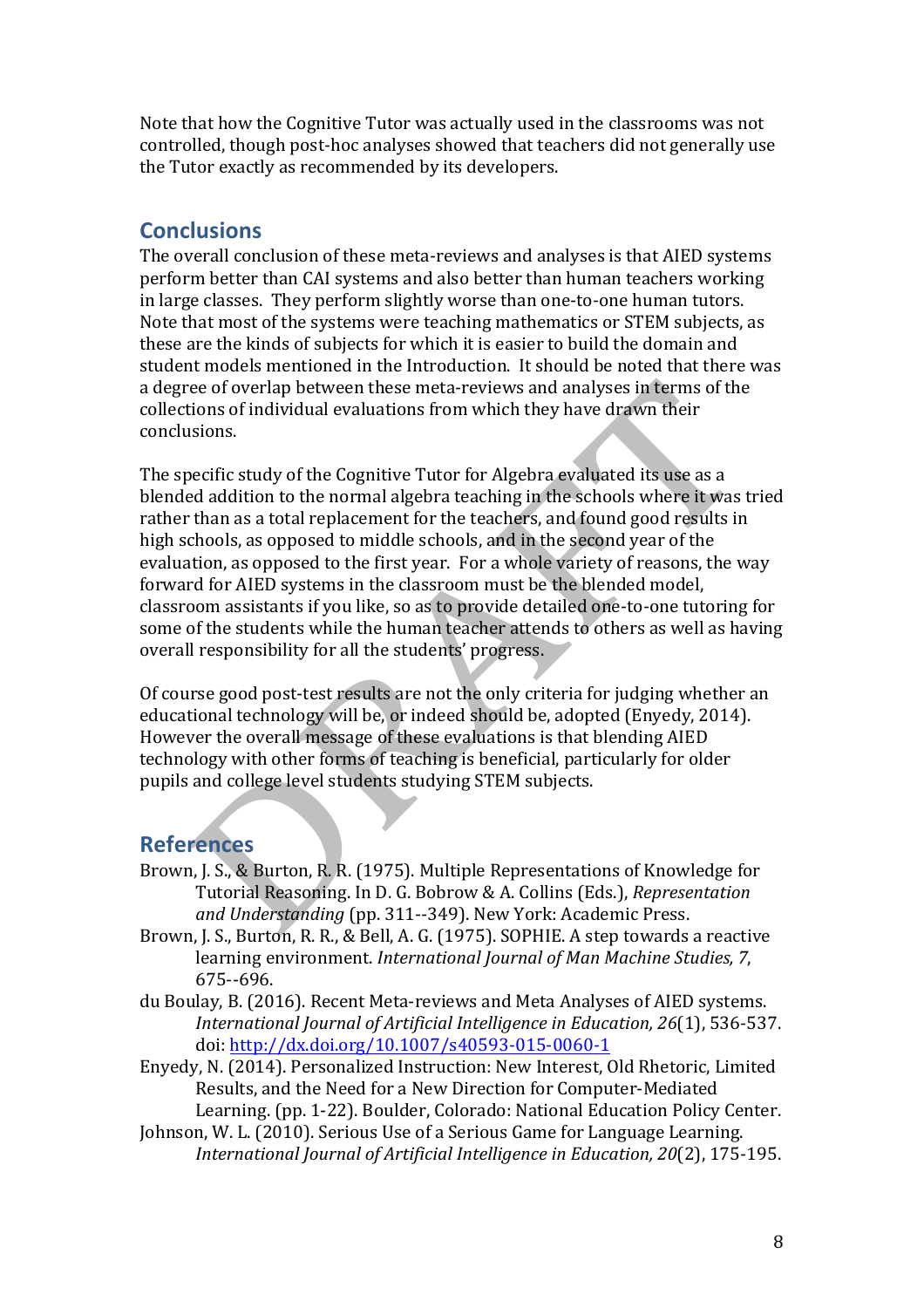- Koedinger, K. R., & Aleven, V. (2016). An Interview Reflection on "Intelligent Tutoring Goes to School in the Big City". *International Journal of Artificial Intelligence in Education, 16*(1), 13-24. doi: http://dx.doi.org/10.1007/s40593-015-0082-8
- Koedinger, K. R., Anderson, J. R., Hadley, W. H., & Mark, M. A. (1997). Intelligent Tutoring Goes to School in the Big City. *International Journal of Artificial Intelligence in Education, 8*(1), 30-43.
- Kulik, C.-L. C., & Kulik, J. A. (1991). Effectiveness of Computer-Based Instruction: An Updated Analysis. *Computers in Human Behavior*, 7(1-2), 75-94. doi: http://dx.doi.org/10.1016/0747-5632(91)90030-5
- Kulik, J. A., & Fletcher, J. D. (2016). Effectiveness of Intelligent Tutoring Systems: A Meta-Analytic Review. *Review of Educational Research, 86*(1), 42-78. doi: http://dx.doi.org/10.3102/0034654315581420
- Lane, H. C., Cahill, C., Foutz, S., Auerbach, D., Noren, D., Lussenhop, C., & Swartout1, W. (2013). The Effects of a Pedagogical Agent for Informal Science Education on Learner Behaviors and Self-efficacy *Artificial Intelligence in Education: 16th International Conference, AIED 2013, Memphis, TN, USA, July 9-13, 2013. Proceedings* (pp. 309-318). Berlin: Springer.
- Leelawong, K., & Biswas, G. (2008). Designing Learning by Teaching Agents: The Betty's Brain System. *International Journal of Artificial Intelligence in Education, 18*(3), 181-208.
- Luckin, R., Holmes, W., Griffiths, M., & Forcier, L. B. (2016). Intelligence Unleashed. An argument for AI in Education. London: Pearson.
- Ma, W., Adesope, O. O., Nesbit, J. C., & Liu, Q. (2014). Intelligent Tutoring Systems and Learning Outcomes: A Meta-Analysis. *Journal of educational psychology, 106*(4), 901-918. doi: http://dx.doi.org/10.1037/a0037123
- Nesbit, J. C., Adesope, O. O., Liu, O., & Ma, W. (2014). *How Effective are Intelligent Tutoring Systems in Computer Science Education?* Paper presented at the IEEE 14th International Conference on Advanced Learning Technologies (ICALT), Athens, Greece.
- Nesbit, J. C., Liu, L., Liu, Q., & Adesope, O. O. (2015). *Work in Progress: Intelligent* **Tutoring Systems in Computer Science and Software Engineering** *Education*. Paper presented at the 122nd American Society for Engineering Education, Seattle.
- O'Shea, T. (1982). A Self-Improving Quadratic Tutor. In D. Sleeman & J. S. Brown (Eds.), *Intelligent Tutoring Systems: Academic Press.*
- Pane, I. F., Griffin, B. A., McCaffrey, D. F., & Karam, R. (2014). Effectiveness of Cognitive Tutor Algebra I at Scale. *Educational Evaluation and Policy Analysis, 36*(2), 127-144. doi: http://dx.doi.org/10.3102/0162373713507480
- Schroeder, N. L., Adesope, O. O., & Gilbert, R. B. (2013). How Effective are Pedagogical Agents for Learning? A Meta-Analytic Review. *Journal of Educational Computing Research, 49*(1), 1-39. doi: http://dx.doi.org/10.2190/EC.49.1.a
- Steenbergen-Hu, S., & Cooper, H. (2013). A Meta-Analysis of the Effectiveness of Intelligent Tutoring Systems on K-12 Students' Mathematical Learning. *Journal of educational psychology, 105*(4), 970-987. doi: http://dx.doi.org/10.1037/a0032447